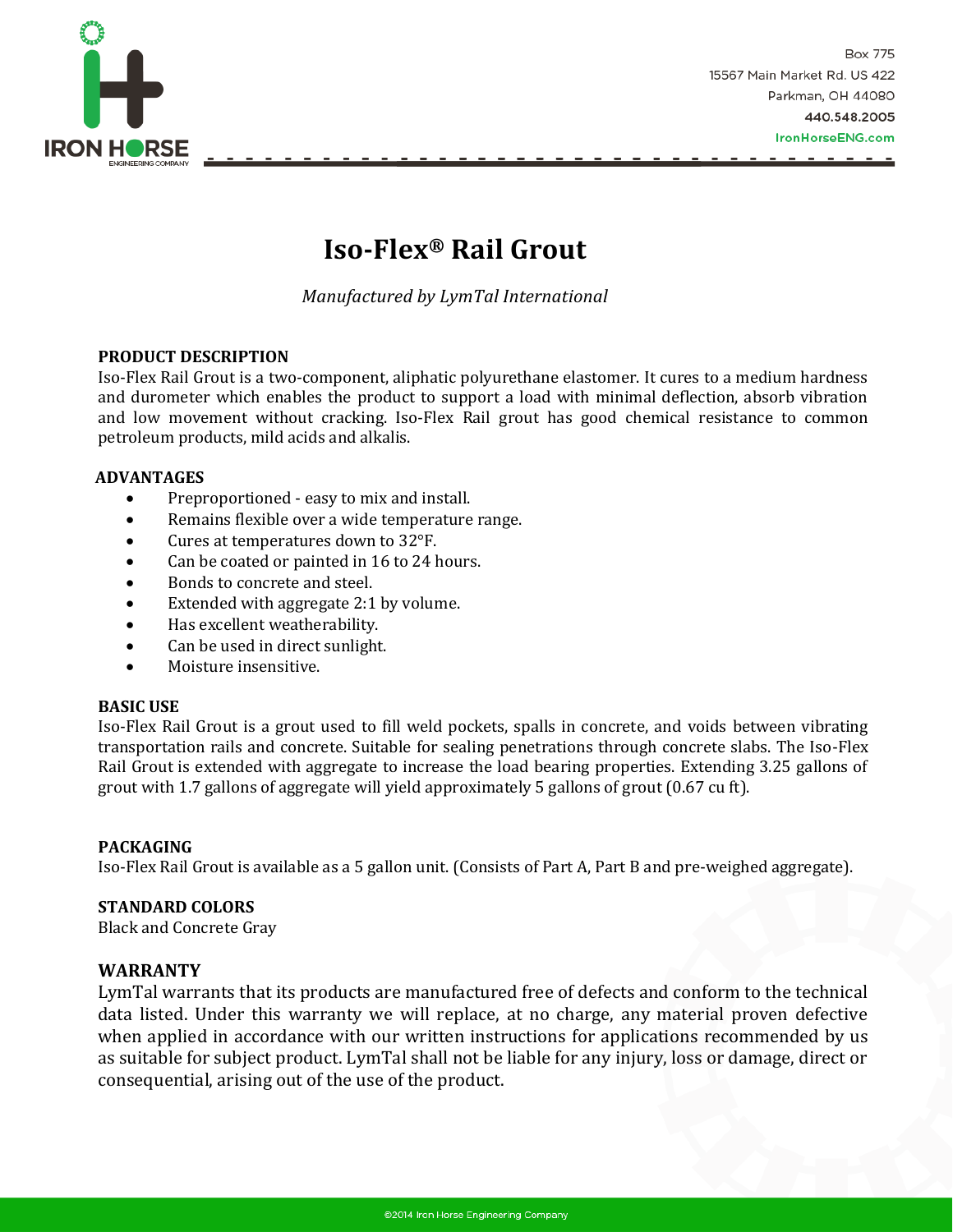

# **Iso-Flex® Rail Grout Technical Data Sheet**

| <b>Property</b>                                                   |        | <b>Type</b> | <b>Test Method</b>            |  | <b>Test Results</b>   |        |
|-------------------------------------------------------------------|--------|-------------|-------------------------------|--|-----------------------|--------|
| <b>VOC</b>                                                        |        |             | Calculated                    |  | $60$ g/l              |        |
| Viscosity                                                         |        |             | Brookfield RVF No. 4 @ 20 RPM |  | 4,000 - 6,000 cps     |        |
| Weight/Gallon                                                     |        |             |                               |  | 8.4 lbs.              |        |
| <b>Flash Point</b>                                                |        |             | Cleveland CC                  |  | 145 <sub>o</sub> F    |        |
| Work Life                                                         |        |             |                               |  | 40 mins               |        |
| <b>Tack Free Time</b>                                             |        |             |                               |  | $21/2$ hours          |        |
| Cure Time                                                         |        |             |                               |  | 16 hours              |        |
| Hardness                                                          | Type I |             | ASTM D2240                    |  | 80                    |        |
| Shore A                                                           |        | Type II     | ASTM D2240                    |  | 65                    |        |
| Tensile                                                           | Type I | Type II     | ASTM D412 ASTM D412           |  | 1000 psi, min         |        |
| Elongation                                                        | Type I | Type II     | <b>ASTM D412</b><br>ASTM D412 |  | 1,000 %, min          |        |
| Tear Strength                                                     | Type I | Type II     | ASTM D1004 ASTM D1004         |  | 300 psi, min          |        |
| Adhesion to Concrete Steel                                        |        |             | ASTM D429 ASTM D429 (C)       |  | 350 psi, min 320 psi  |        |
| Weathering                                                        |        |             | ASTM G53                      |  | No Change, 2,000 hrs. |        |
| <b>Water Absorption</b>                                           |        |             | 21 days Immersion             |  | $<$ 1% by weight      |        |
| Volume Resistivity (Grout), 75°F,<br>50%RH                        |        |             | <b>ASTM D257</b>              |  | 3.4 x 1012            | ohm-cm |
| After 7 days in 3% NaCl                                           |        |             | ASTM D257                     |  | 3.3 x 1012            | ohm-cm |
| Surface Resistivity (Grout)                                       |        |             | ASTM D257                     |  | >1x109                | M cm2  |
| Dielectric Strength (Grout)                                       |        |             | <b>ASTM D149</b>              |  | 1000 volts/mil        |        |
| <b>Dynamic Deflection</b><br>25% (Grout)                          |        |             | ASTM D5992                    |  | No Failure            |        |
| Compression Modulus @ 250 psi                                     |        |             | <b>ASTM D575</b><br>6%        |  |                       |        |
| Compression Set, 22 hr. @ 158°F.<br>Incremental Set over 3 cycles |        |             | ASTM D395 Method B            |  | 0.60%                 |        |

| <b>Chemical Resistance</b>                |             |              |
|-------------------------------------------|-------------|--------------|
| Test Method - ASTM D471 @ 75°F for 7 days |             |              |
| Solution                                  | % Wt Change | % Vol Change |
| Water                                     | < 0.5       | < 0.1        |
| 10% NaCl                                  | < 0.5       | < 0.1        |
| 10% CaCl2                                 | < 0.2       | < 0.1        |
| 5% H2SO4                                  | ${<}1.2$    | < 0.8        |
| 5% NaOH                                   | < 0.6       | < 0.5        |
| ASTM Oil No. 1                            | <1.5        | < 1.0        |
| ASTM Oil No. 3                            | < 2.3       | < 1.9        |
| <b>ASTM Fuel A</b>                        | < 2.7       | < 2.8        |